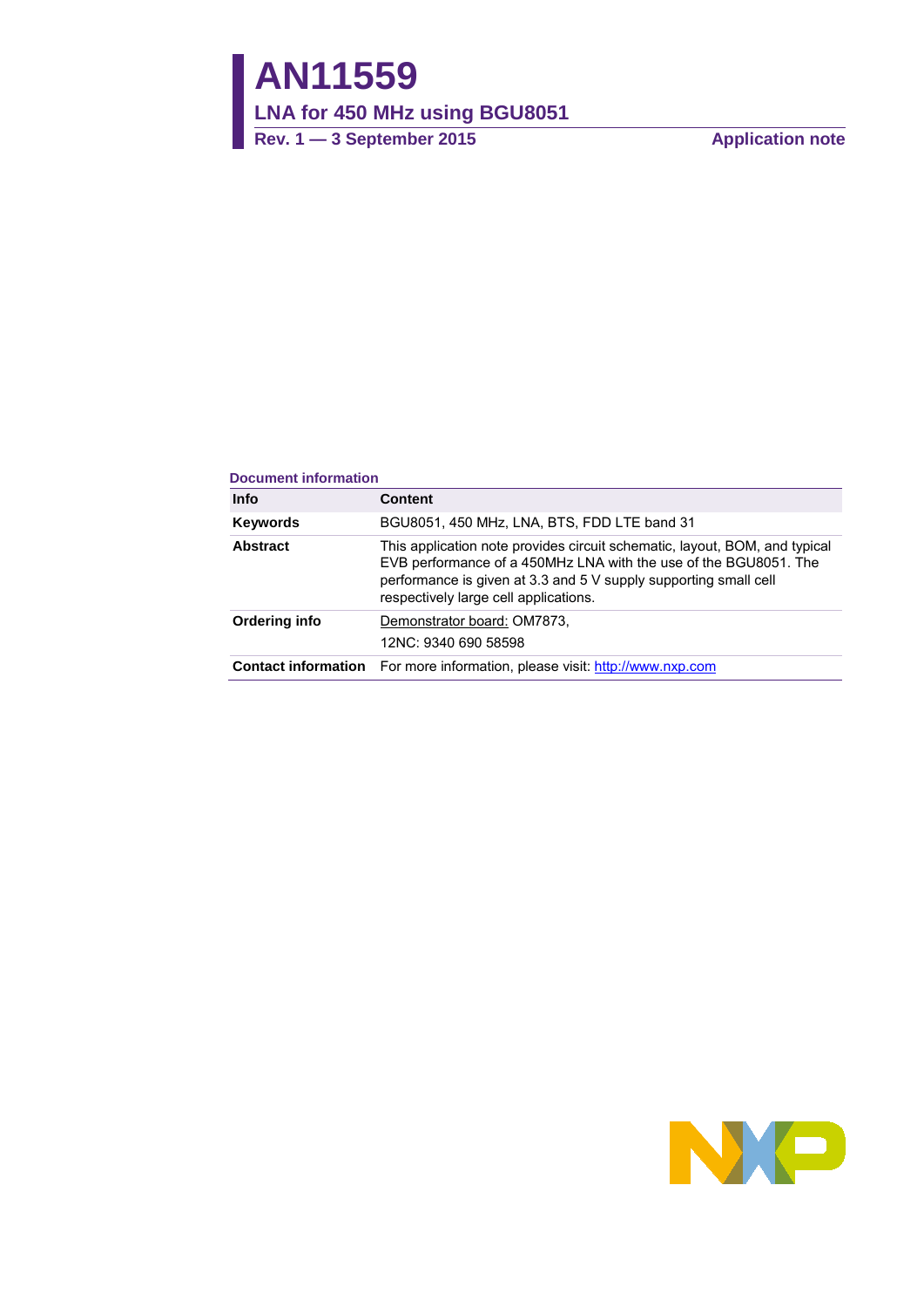**Revision history**

| <b>Rev</b> | Date     | <b>Description</b> |
|------------|----------|--------------------|
|            | 20150903 | First publication  |

#### **Contact information**

For more information, please visit: [http://www.nxp.com](http://www.nxp.com/)

For sales office addresses, please send an email to: [salesaddresses@nxp.com](mailto:salesaddresses@nxp.com)

**Application note Rev. 1 — 3 September 2015 2 of 22**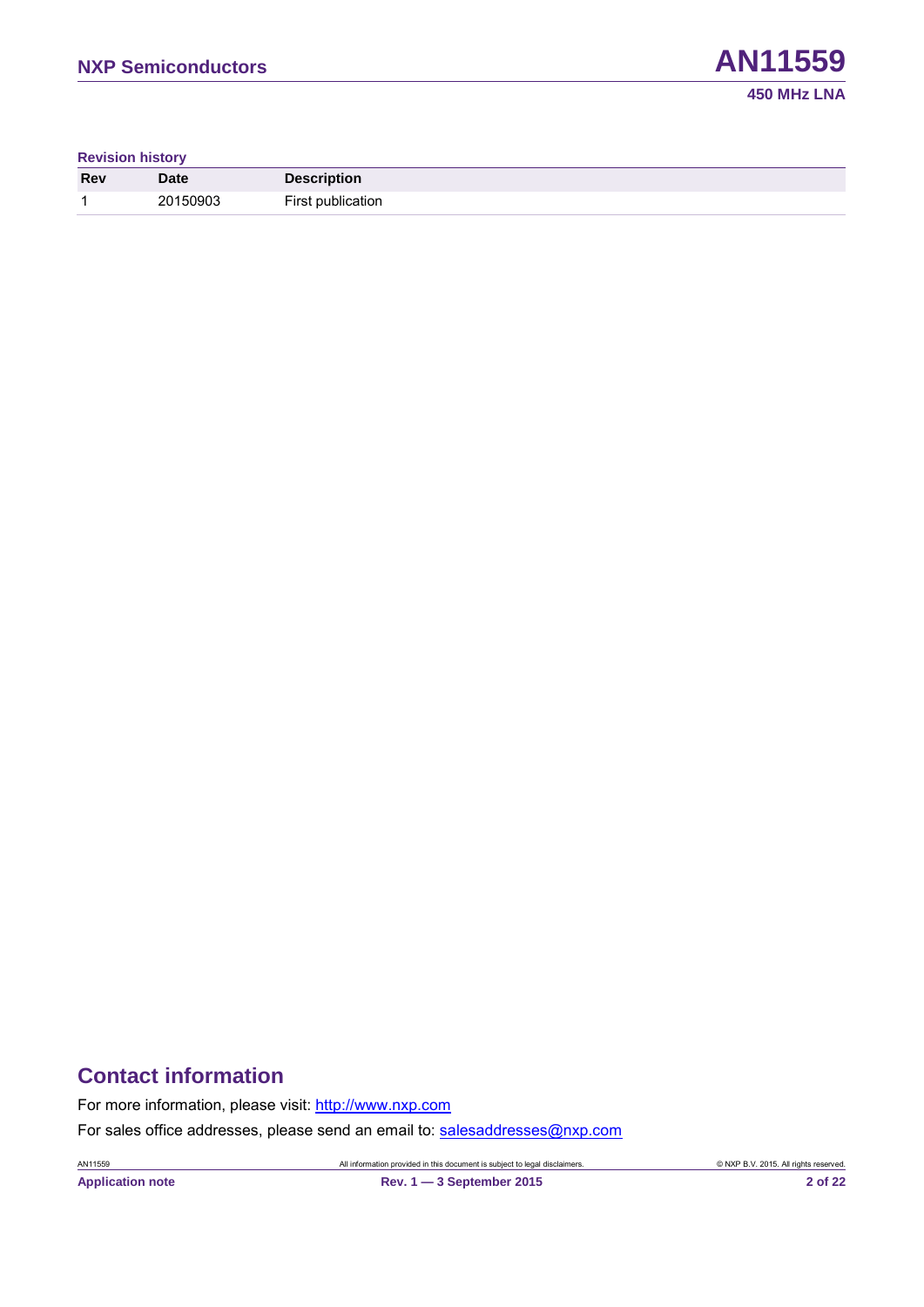#### <span id="page-2-1"></span>**1. Introduction**

NXPs semiconductors BGU805X series is a family of integrated low noise amplifiers for the 300 MHz to 6000 MHz range. The series consists of the:

- •BGU8051 recommended 300 MHz to 1500 MHz
- •BGU8052 recommended 1500 MHz to 2700 MHz
- •BGU8053 recommended 2500 MHz to 6000 MHz

The BGU805X series is a low noise high linearity amplifier family intended for wireless infrastructure applications like BTS, RRH, small cells, but can also be used in other general low noise applications, e.g. active antennas for automotive.

Being manufactured in NXPs high performance QUBiC RF Gen 8 SiGe:C technology, the BGU805X combines high gain, ultra-low noise and high linearity with the process stability and ruggedness which are the characteristics of SiGe:C technology.

BGU805X series comes in the industry standard 2 x 2 x 0.75 mm 8 terminal plastic thin small outline package HVSON8 (SOT1327). The LNA is ESD protected on all terminals.

This application note demonstrates how to optimize the BGU8051 for use in the 450 MHz frequency range. Enabling the 450MHz wireless communication bands. In [Fig 1,](#page-2-0) the evaluation board which is described in this application note, is shown.



<span id="page-2-0"></span>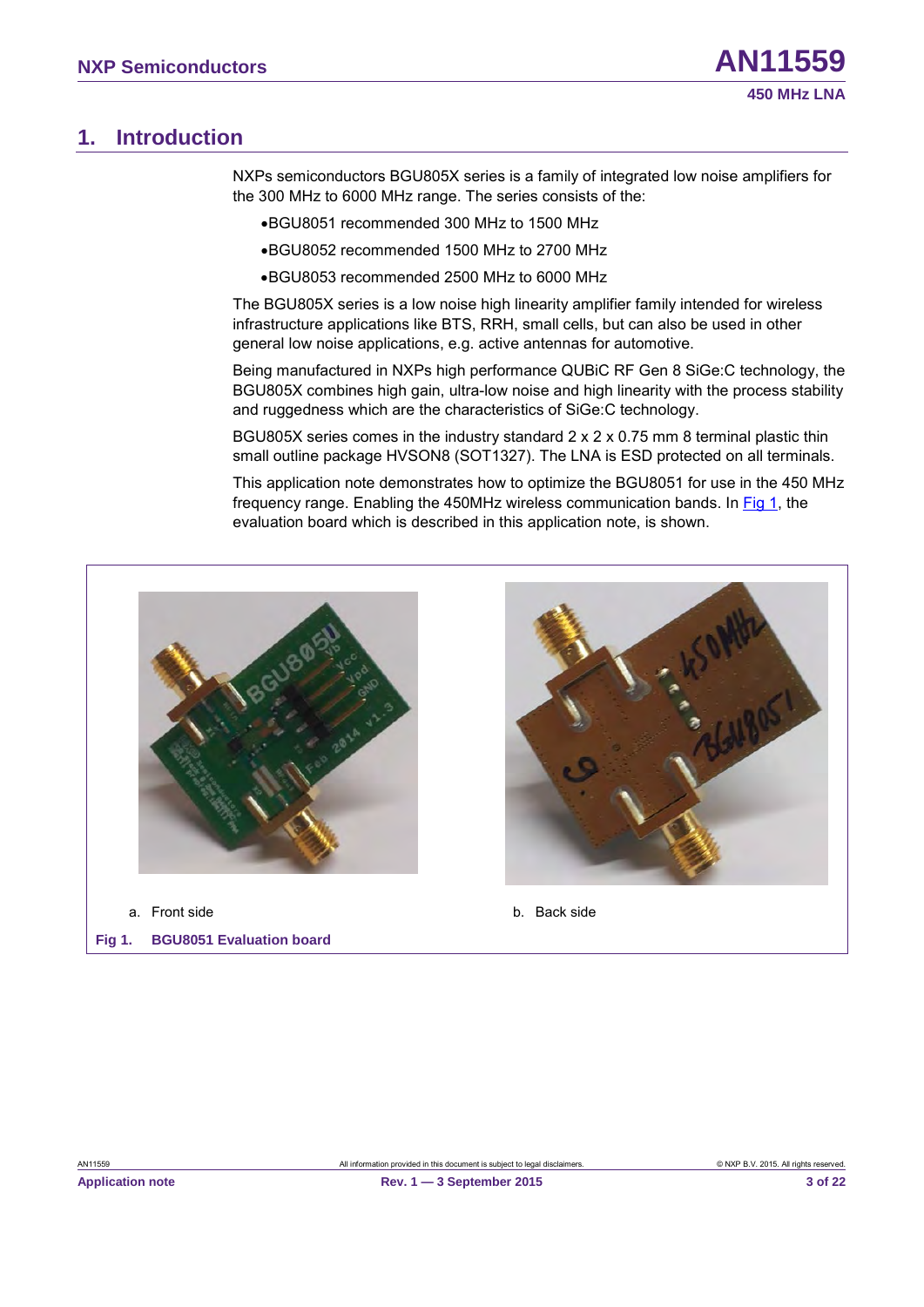#### <span id="page-3-1"></span>**2. Product description**

The BGU8051 is a fully integrated low noise amplifier with integrated bias circuit. The MMIC is internally matched to 50  $\Omega$ . The BGU8051 also features an integrated shutdown circuit with fast turn on/off time. This makes it suitable for switched mode applications (time domain duplexing TDD). The device bias current can be set by the value of an external bias resistor  $R_{B|AS}$ , which connects the supply voltage to the  $V_{B|AS}$ pin, or by an external control voltage applied directly to V<sub>BIAS</sub> pin 1. This adjustable bias current gives flexibility in biasing the device for the optimum performance on NF or linearity. This feature can be useful in case more than one BGU8051 are cascaded. This bias resistor value changes the bias current directly which can be used to trade of linearity for power saving in battery operated applications.

The BGU8051 key features and benefits (typical values at 450 MHz)

- Low noise performance: NF = 0.46 dB
- High linearity performance:  $IP3<sub>o</sub> = 35$  dBm
- $\blacktriangleright$  High output power at 1dB gain compression PL1dB = 19 dBm
- High input return loss RL<sub>in</sub> 20 dB
- High out return loss RL<sub>out</sub> 20 dB
- Unconditionally stable up to 20 GHz
- Max RF input power of +20 dBm
- ESD protection on all pins
- Fast turn on and off to support TDD system.



<span id="page-3-0"></span>In [Fig 2](#page-3-0) the pin out of the BGU8051 is given, the n.c. and i.c pin are recommended to connect to ground, which is the case on the evaluation boards.

#### <span id="page-3-2"></span>**3. 450MHz LNA Evaluation board**

The 450 MHZ evaluation board simplifies the RF evaluation of the BGU8051. The evaluation board enables testing the device RF performance and requires no additional support circuitry. The BGU8051 450 MHz evaluation board is fabricated on a 35 x 20 x 1 mm thick 4 layer PCB. The 0.2 mm (8 mill) top layer uses ROGERS R4003C for optimal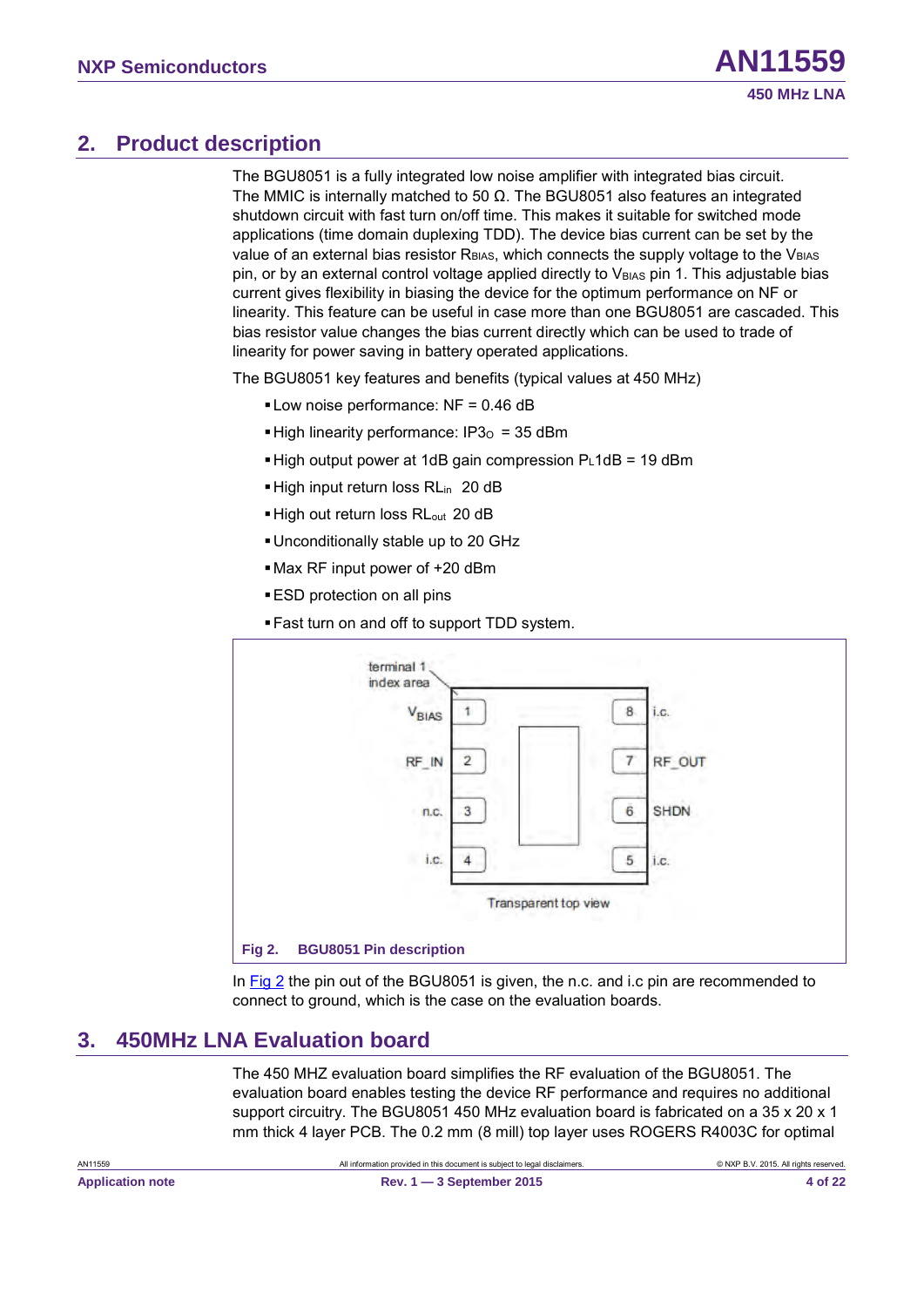#### **450 MHz LNA**

RF performance. The board is fully assembled with the BGU8051, including the external components. The board is supplied with two SMA connectors to connect input and output to the RF test equipment.

#### <span id="page-4-1"></span>**3.1 Application circuit**

The BGU8051 has been characterized for S-parameter and Noise-parameters at different bias settings in a 50  $\Omega$  environment. This data can be downloaded from NXPs website as a zip file, BGU8051 S N par.zip. The S2P files you can find in this zip file have been used as a small signal model to design this 450 MHz LNA. Although the BGU8051 already has good, gain noise and IRL performance at 450 MHz without any matching, the high-pass matching structure that is created by means of L2 and C8, has the advantage that it cuts of the low frequency gain which increases the stability.

The application board circuit diagram that is implemented on the EVB is shown in  $Fig 3$ 



<span id="page-4-0"></span>As already indicated the bias current of the BGU8051 can be set by the value R<sub>BIAS</sub>. The evaluation boards are supplied with a 5.1 kΩ bias resistor (Icc = 48 mA +/-5 mA @ Vcc = 5 V). If however it is required to evaluate the BGU8051 at different bias currents, resistor R1 which is 0  $\Omega$  can be removed and an external control voltage can be applied to V<sub>BIAS</sub> ( $V<sub>b</sub>$  pin) on the bias header X3, see [Fig 3.](#page-4-0)

By applying this separate bias voltage on the V $_{BIAS}$  pin of the bias header X3, the I $_{CC}$ current can be swept without changing R<sub>BIAS</sub>. With bias voltage window from 1.5 to 6 V on V<sub>BIAS</sub> while keeping the V<sub>CC</sub> pin on 5 V, I<sub>CC</sub> can be varied from 5-60 mA. In [Fig 4](#page-5-0) the relation between  $I_{cc}$  and  $R_{BIAS}$  at V<sub>CC</sub> = 5 V as well as the relation between  $I_{CC}$  and V<sub>BIAS</sub> with  $R<sub>BIAS</sub> = 5k1$  is shown. In  $Fig 4$  you can also find the bias resistor values when</u> applying the BGU8051 at lower supply voltages. Which indicates the BGU805x series can also be biased with lower voltage e.g. 3.3 V and makes it excellent suitable for small cells. In paragraph 4.1 typical performance of the LNA  $@$  3.3 V 48 mA is also included.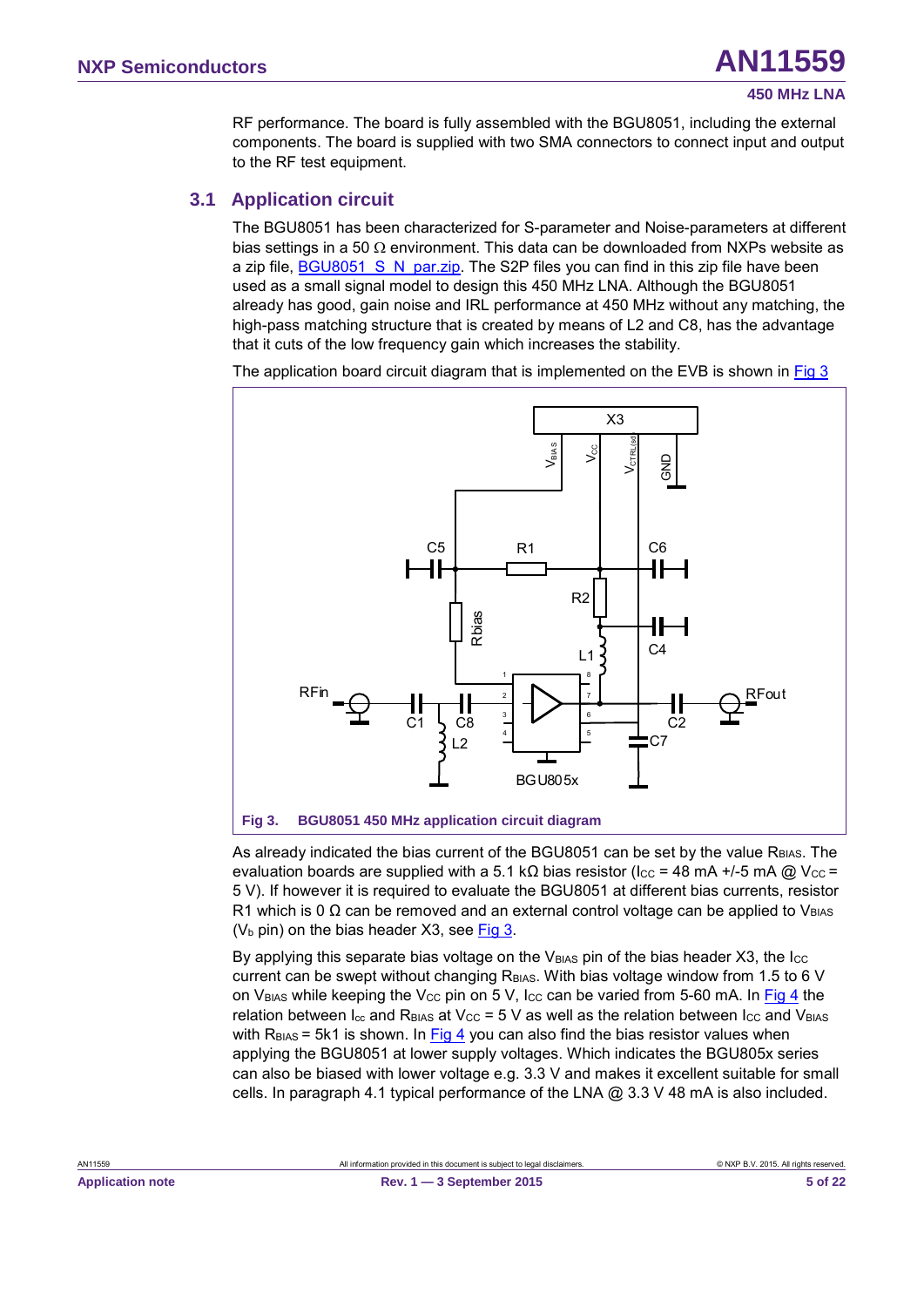

#### <span id="page-5-1"></span><span id="page-5-0"></span>**3.2 PCB Layout information & component selection.**

- A good PCB layout is an essential part of an RF circuit design. The LNA evaluation board can serve as a guideline for laying out a board using the BGU8051.
- The evaluation board uses micro strip coplanar ground structures for controlled impedance lines for the high frequency input and output lines.
- V $_{\rm CC}$  is decoupled by C4 and C6 decoupling capacitors, C4 should be located as close as possible to the device, to avoid AC leakage via the bias lines. For long bias lines it may be necessary to add decoupling capacitors along the line further away from the device.
- The self-resonance frequency of inductor L1 should be chosen above frequency band of interest for good choking. In this case the Murata LQW15 series has been used.
- Inductor L2 and capacitor C8 are creating the high pass matching structure and are in that sense critical, to the input return loss at the frequency of interest.
- C1 and C2 are DC blocking capacitors, and not critical, C1 might not be necessary if a previous stage is not driving DC current. If C1 however is used and it should be <100 pF for short turn on/off time.
- C5 is not mounted on the evaluation boards, but can be used as additional  $V_{\text{CC}}$ decoupling, but is not critical to the RF performance.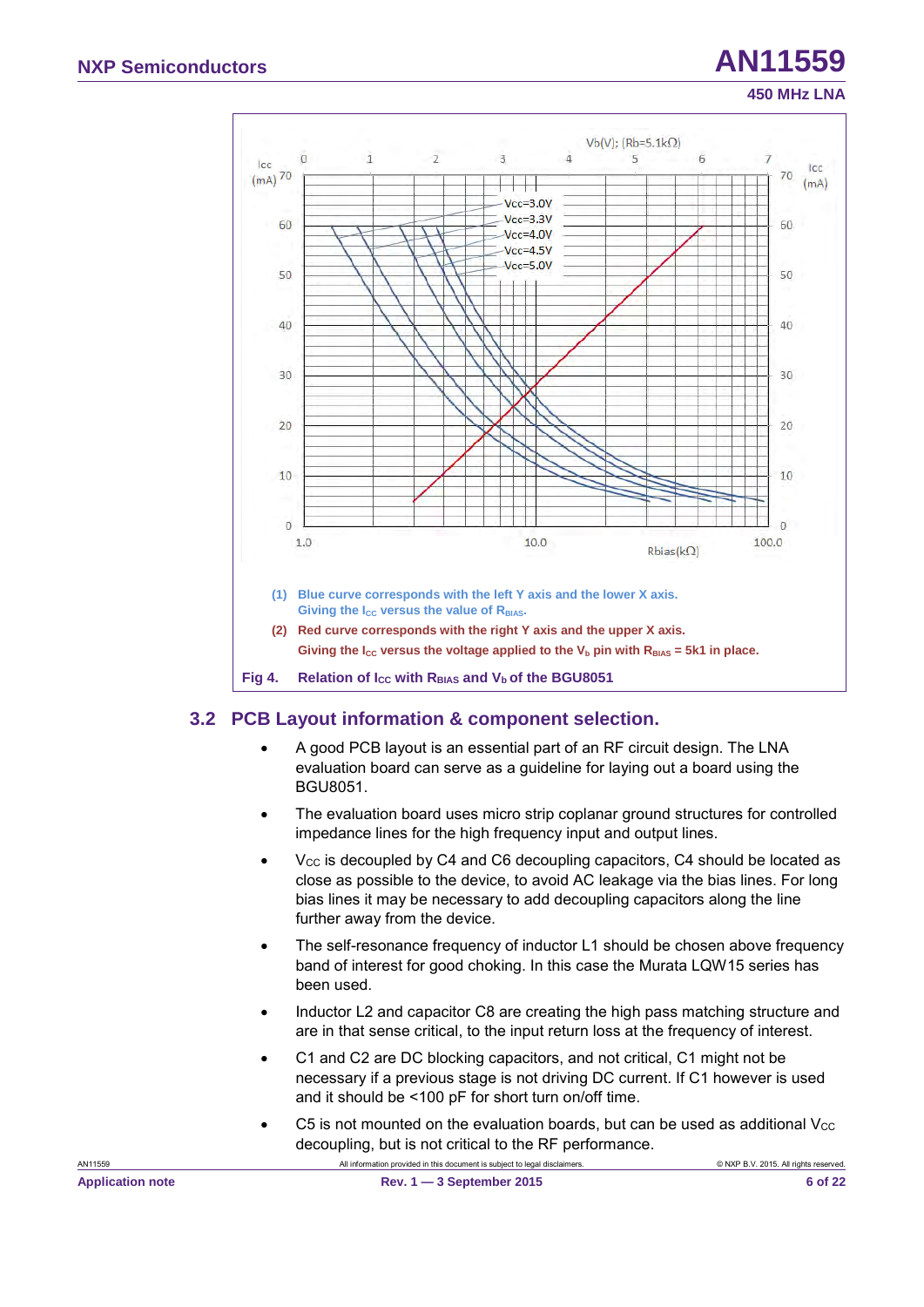- C7 is used to decouple the shutdown pin.
- R2 increases the low frequency stability.
- Proper grounding of the GND pins is also essential for good RF performance. Either connect the GND pins directly to the ground plane or through vias, or do both, which is recommended. The layout and component placement of the BGU8051 evaluation board is given in [Fig 5](#page-6-0)



#### <span id="page-6-0"></span>**3.2.1 PCB stack and recommended footprint.**

<span id="page-6-1"></span>The PCB material used to implement the LNA is a 0.2 mm (8 mil) RO4003C low loss printed circuit board which is merged to a 0.51 mm (20 mil) prepreg and a 0.254 mm (10 mil) FR4 layer for mechanical stiffness. See [Fig 6a](#page-7-0)

The official drawing of the recommended footprint can be found via following link, sot1327-1 fr.pdf. If micro strip coplanar PCB technology is used it is recommended to use at least 4 ground-via holes of 300 um, this is also used on the EVBs as shown in Fig [6](#page-7-0)[b.](#page-7-1)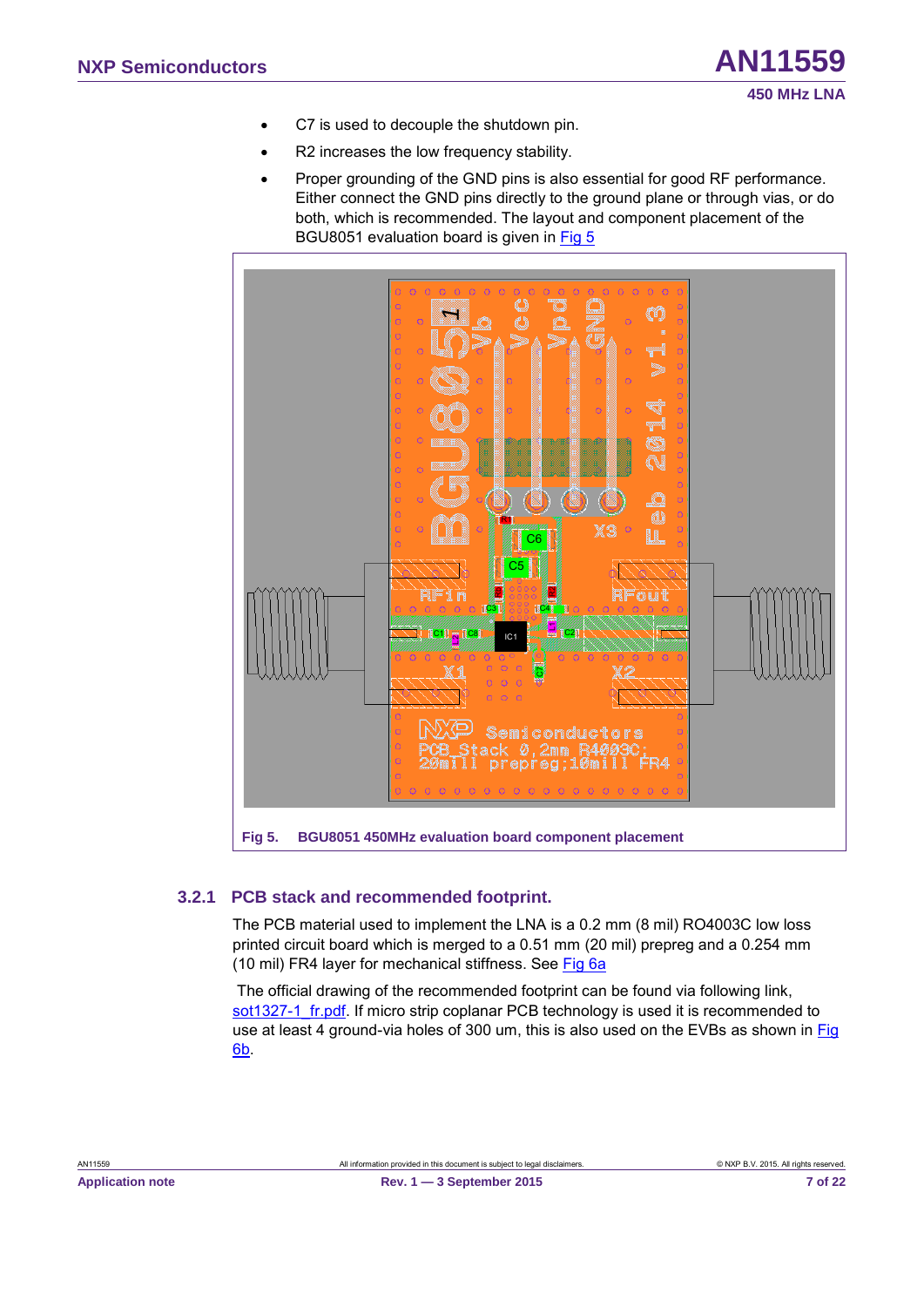## **NXP Semiconductors AN11559**



#### <span id="page-7-3"></span><span id="page-7-2"></span><span id="page-7-0"></span>**3.3 Bill of materials**

<span id="page-7-1"></span>[Table 1 g](#page-7-2)ives the bill of materials as used on the EVB.

#### **Table 1. BOM**

| <b>Designator</b> | <b>Description</b>         | <b>Footprint</b> | Value | <b>Supplier Name/type</b>                      | <b>Comment/function</b> |
|-------------------|----------------------------|------------------|-------|------------------------------------------------|-------------------------|
| IC <sub>1</sub>   | <b>BGU8051</b>             |                  |       |                                                |                         |
| <b>PCB</b>        | $20 \times 35 \times 1$ mm |                  |       | KOVO                                           | RO4003 PCB v1.3         |
| C1, C2            | Capacitor                  | 0402             | 100pF | Various                                        | DC block                |
| C <sub>4</sub>    | Capacitor                  | 0402             | 1nF   | Various                                        | RF decoupling           |
| C5                | Capacitor                  | 0806             | 4.7uF | Various                                        | Optional                |
| C <sub>6</sub>    | Capacitor                  | 0806             | 4.7uF | Various                                        | LF Decoupling           |
| C7                | Capacitor                  | 0402             | 10pF  | Various                                        | Decoupling              |
| C <sub>8</sub>    | Capacitor                  | 0402             | 100pF | Various                                        | Input matching          |
| L1                | Inductor                   | 0402             | 47nH  | Murata LQW15                                   | Bias choke/Output match |
| L <sub>2</sub>    | <b>Inductor</b>            | 0402             | 39nH  | Murata LQW15                                   | Input matching          |
| R <sub>1</sub>    | Resistor                   | 0402             | 00hm  | Various                                        |                         |
| R <sub>2</sub>    | Resistor                   | 0402             | 10Ohm | Various                                        | stability               |
| <b>Rbias</b>      | Resistor                   | 0402             | 5k1   | Various                                        | Bias setting            |
| X1, X2            | SMA RF                     |                  |       | Johnson, End launch                            | <b>RF</b> connections   |
|                   | connector                  |                  |       | SMA 142-0701-841                               |                         |
| X3                | DC header                  |                  |       | Molex, PCB header,<br>right angle, 1 row 4 way | DC connections          |
|                   |                            |                  |       |                                                |                         |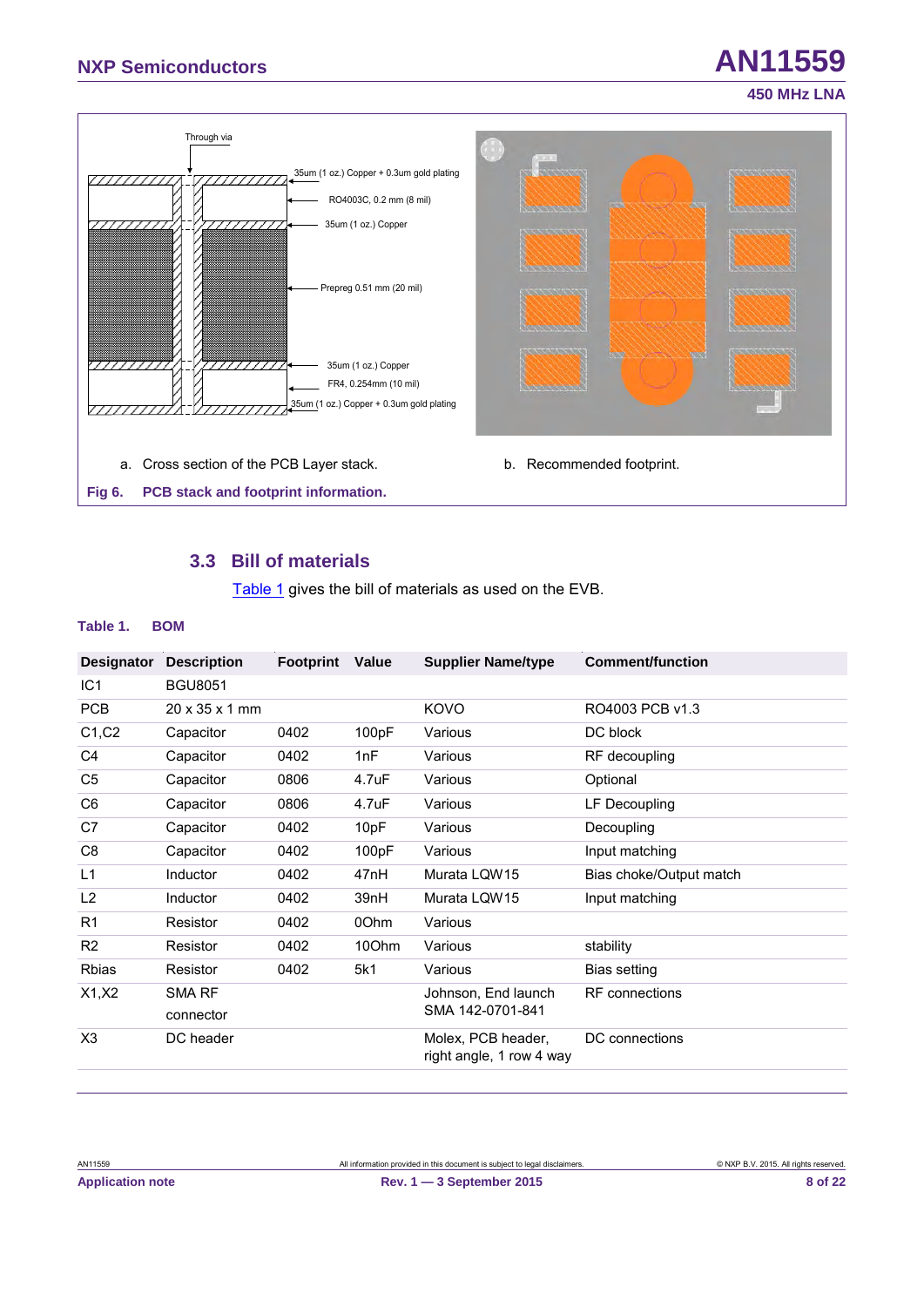#### <span id="page-8-2"></span>**4. Measurement results**

#### <span id="page-8-3"></span>**4.1 Typical board performance**

The values given in **Table 2** are typical values of >25 boards measured on the fully automated test setups shown in [Fig 13.](#page-15-0)

#### <span id="page-8-0"></span>**Table 2. Typical board performance.**

*F = 450 MHz; TAMB=25 °C; input and output 50 Ω; RBIAS = 5.1 kΩ.* 

| Symbol               | <b>Parameter</b>                         | <b>Conditions</b>                                         | <b>Typ</b> | <b>Typ</b> | Unit |
|----------------------|------------------------------------------|-----------------------------------------------------------|------------|------------|------|
| <b>Vcc</b>           | Voltage                                  |                                                           | 5          | 3.3        | V    |
| $_{\rm lcc}$         | Supply current                           |                                                           | 48         | 48         | mA   |
| Gass                 | Associated gain                          |                                                           | 24.4       | 24.3       | dB   |
| <b>NF</b>            | Noise figure                             | Щ                                                         | 0.46       | 0.46       | dB   |
| P <sub>L((1dB)</sub> | Output power at 1 dB gain<br>compression |                                                           | 19         | 16.1       | dBm  |
| IP3 <sub>o</sub>     | Output third-order intercept point       | 2-tone; tone spacing = 1 MHz; $P_i$ = -22 dBm<br>per tone | 35         | 34.8       | dBm  |
| $RL_{in}$            | Input return loss                        |                                                           | 20         | 19.6       | dB   |
| RL <sub>out</sub>    | Output return loss                       |                                                           | 20         | 20.8       | dB   |
| <b>ISL</b>           | Isolation                                |                                                           | 27.2       | 26.4       | dB   |
| $T_{s(pon)}$         | Power-on settling time                   | $P_i$ = -20 dBm; SHDN(pin 6) from High to Low             | 1.6        | 1.6        | μS   |
| $T_{s(poff)}$        | Power-off settling time                  | $P_i = -20$ dBm; SHDN(pin 6) from Low to High 0.05        |            | 0.05       | μS   |

<span id="page-8-1"></span>[1] Board losses of about 0.05 dB have been de-embeded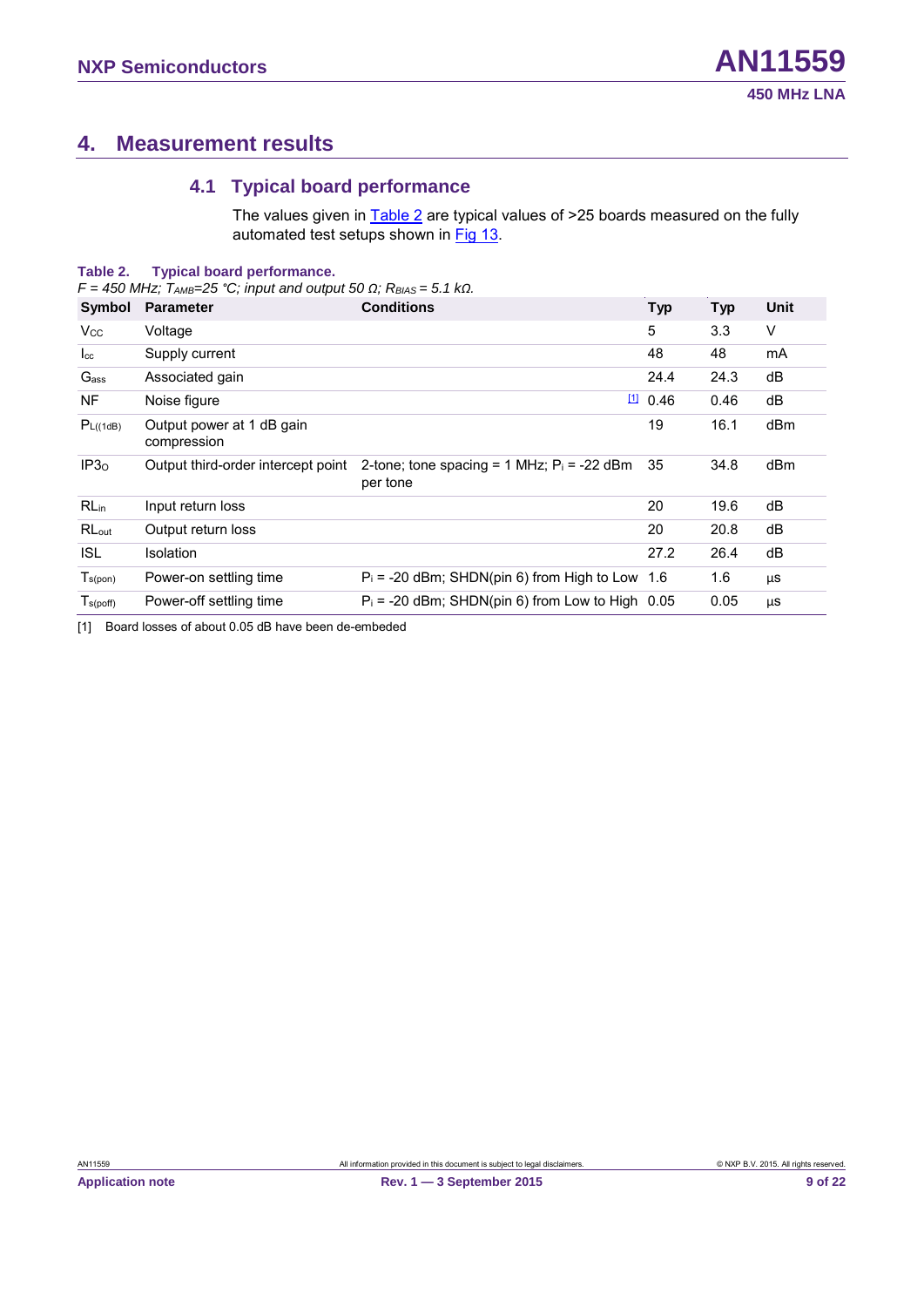#### <span id="page-9-1"></span>**4.2 S-parameters.**

The measured S-parameters are given in [Fig 7.](#page-9-0) For the measurements, a typical BGU8051 450 MHz EVB is used. All the S-parameter measurements have been carried out using the setup in Fig 13a

<span id="page-9-0"></span>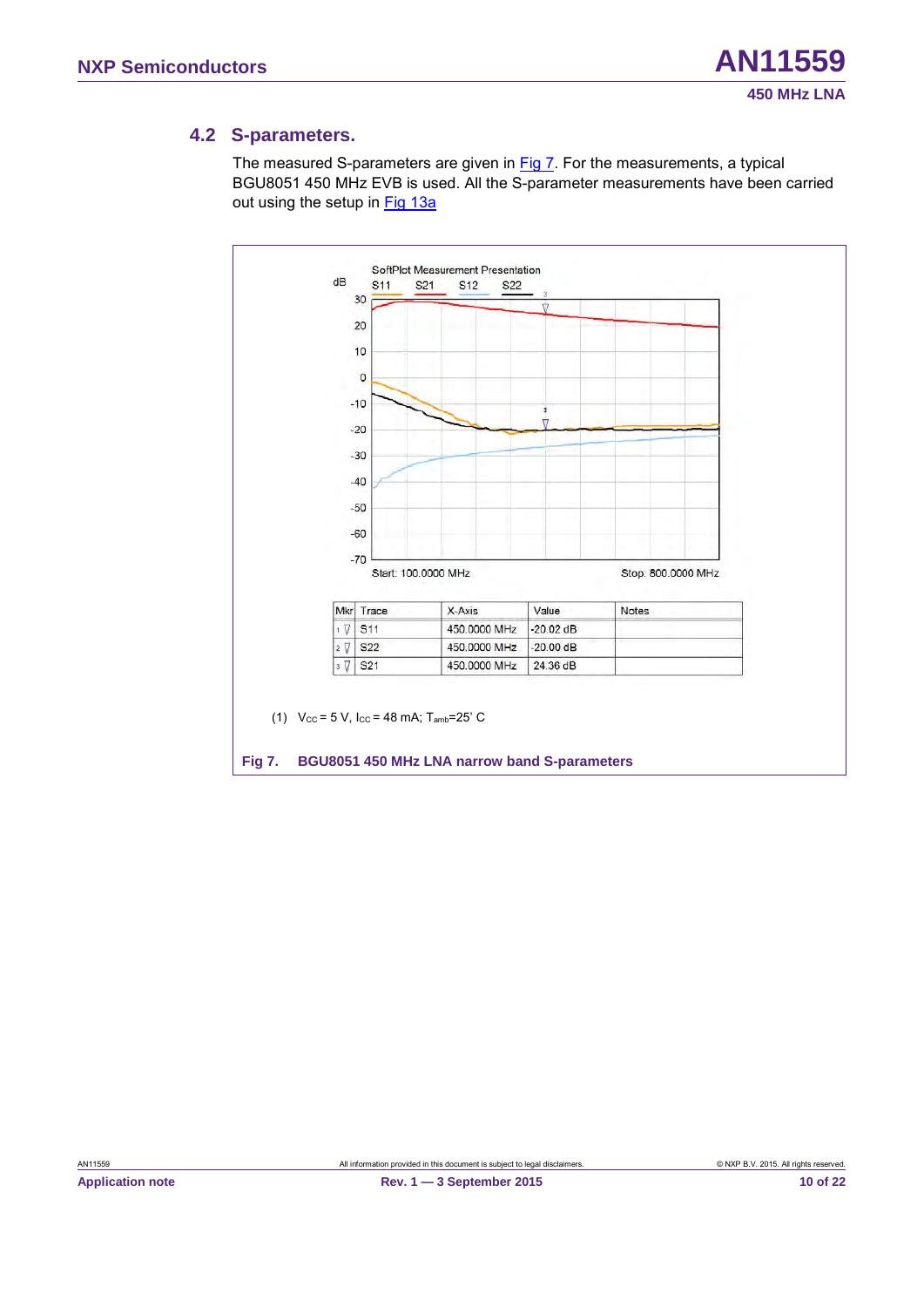#### <span id="page-10-1"></span>**4.3 1dB Gain compression point.**

The measured Gain versus input power is given in  $Fig 8$ . For the measurements, a typical BGU8051 450MHz EVB is used. All the P1dB measurements have been carried out using the setup in [Fig 13a](#page-15-0)

| Trc1            |                                                                                                                                        | dB Mag 1 dB / Ref 23 dB | Cal PCax          |         |                     |        | $\mathbf{1}$ |
|-----------------|----------------------------------------------------------------------------------------------------------------------------------------|-------------------------|-------------------|---------|---------------------|--------|--------------|
| S21             |                                                                                                                                        |                         |                   | Cmp In: | .Trac Stat: rc1 S21 | $-4.3$ | dBm          |
| $-27$           |                                                                                                                                        |                         |                   |         | Cmp Out:            | 191    | dBm          |
| $-26$           |                                                                                                                                        |                         |                   |         |                     |        |              |
| $-25$           |                                                                                                                                        |                         |                   |         |                     |        |              |
| $-24$           |                                                                                                                                        |                         |                   |         |                     |        |              |
|                 |                                                                                                                                        |                         |                   |         | Cmd                 |        |              |
| -23-            |                                                                                                                                        |                         |                   |         |                     |        |              |
| -22             |                                                                                                                                        |                         |                   |         |                     |        |              |
| -21             |                                                                                                                                        |                         |                   |         |                     |        |              |
|                 |                                                                                                                                        |                         |                   |         |                     |        |              |
| $\overline{20}$ |                                                                                                                                        |                         |                   |         |                     |        |              |
| -19             |                                                                                                                                        |                         |                   |         |                     |        |              |
|                 | Ch1 Base Pwr Start -20 dBm                                                                                                             |                         | Base Freq 450 MHz |         |                     |        | Stop 0 dBm   |
|                 |                                                                                                                                        |                         |                   |         |                     |        |              |
|                 | (1) $V_{\text{CC}} = 5 \text{ V}$ ; T <sub>AMB</sub> = 25 °C; I <sub>CC</sub> = 48 mA<br>(2) $P_i1dB = -4.3 dBm$ ; $P_i1dB = 19.1 dBm$ |                         |                   |         |                     |        |              |
| <b>Fig 8.</b>   | BGU8051 450MHz LNA 1dB gain compression                                                                                                |                         |                   |         |                     |        |              |

<span id="page-10-0"></span>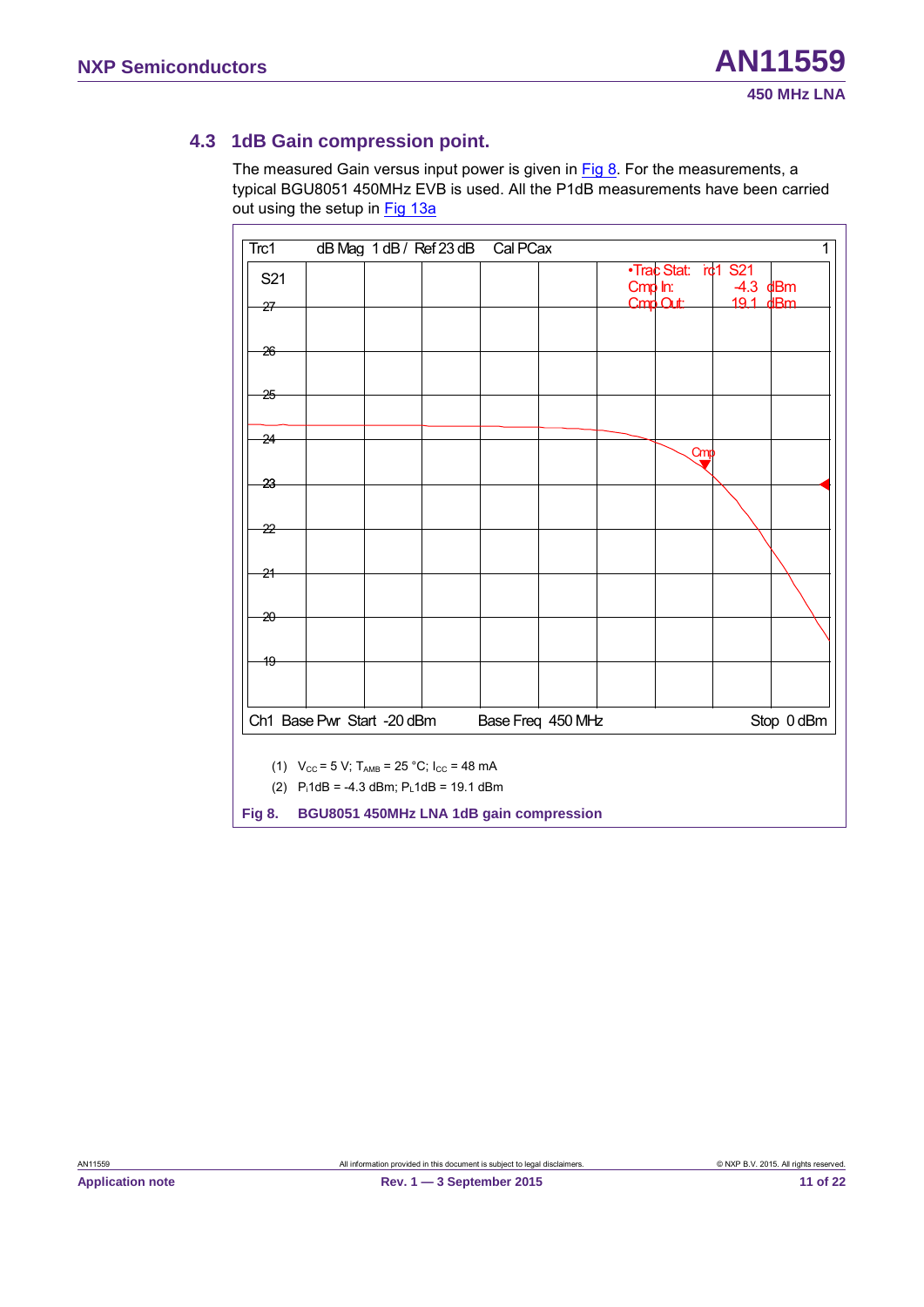#### **4.4 Noise figure**

<span id="page-11-1"></span>The measured noise figure are given in [Fig 9.](#page-11-0) For the measurements, a typical BGU8051 450 MHz EVB is used. All the S-parameter measurements have been carried out using the setup in [Fig 13b](#page-15-0)



<span id="page-11-0"></span>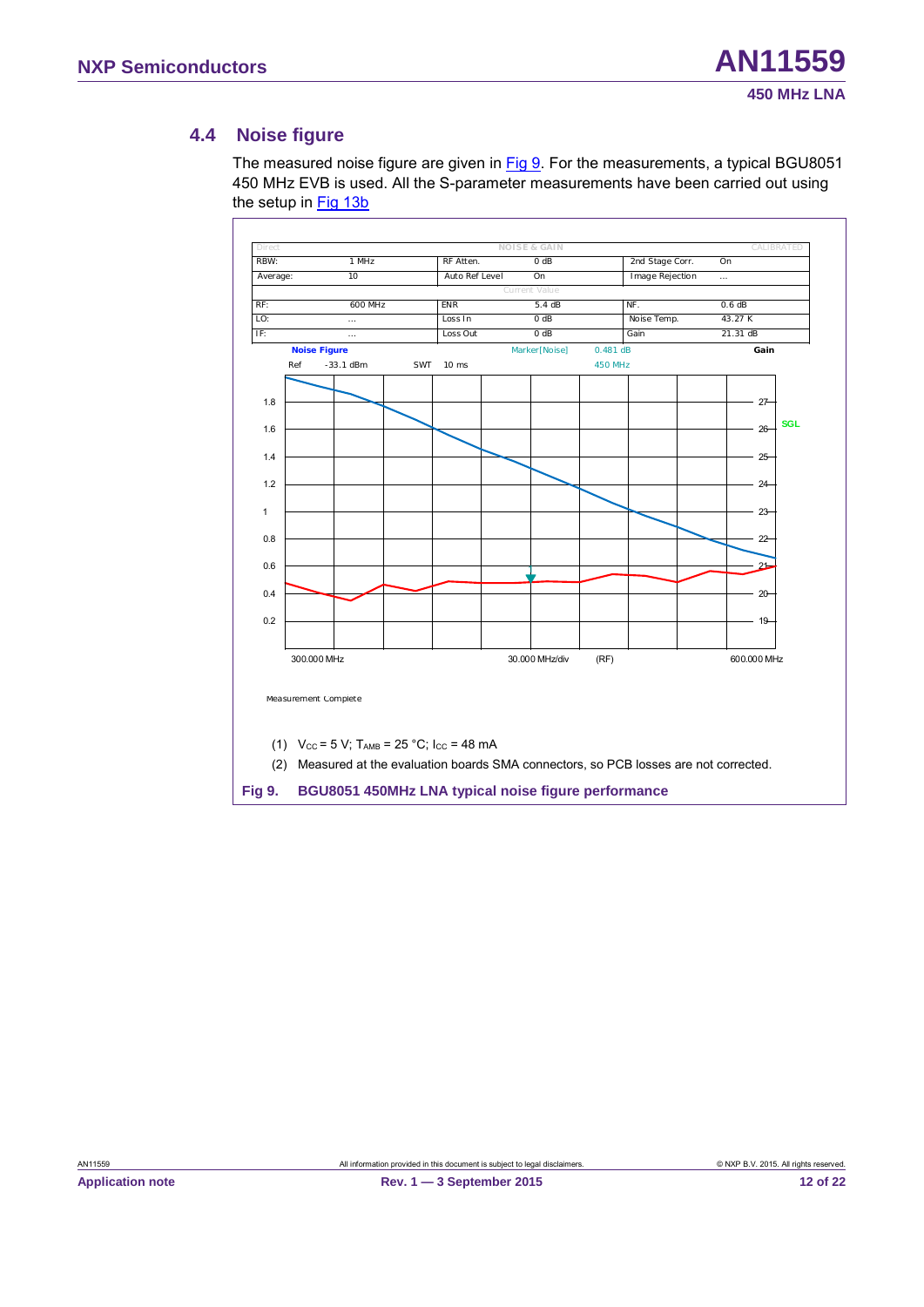#### <span id="page-12-1"></span>**4.5 3rd order intercept point, output referred**

The evaluation board provided in the customer evaluation kit is automatically measured on linearity using the set-up shown in [Fig 13](#page-15-0) [a](#page-15-1) Alternatively the setup given in [Fig 13](#page-15-0) [c](#page-15-2) can be used, which is done for the spectrum plot in [Fig 10.](#page-12-0) For the measurements, a typical BGU8051 450MHz EVB is used.



<span id="page-12-0"></span>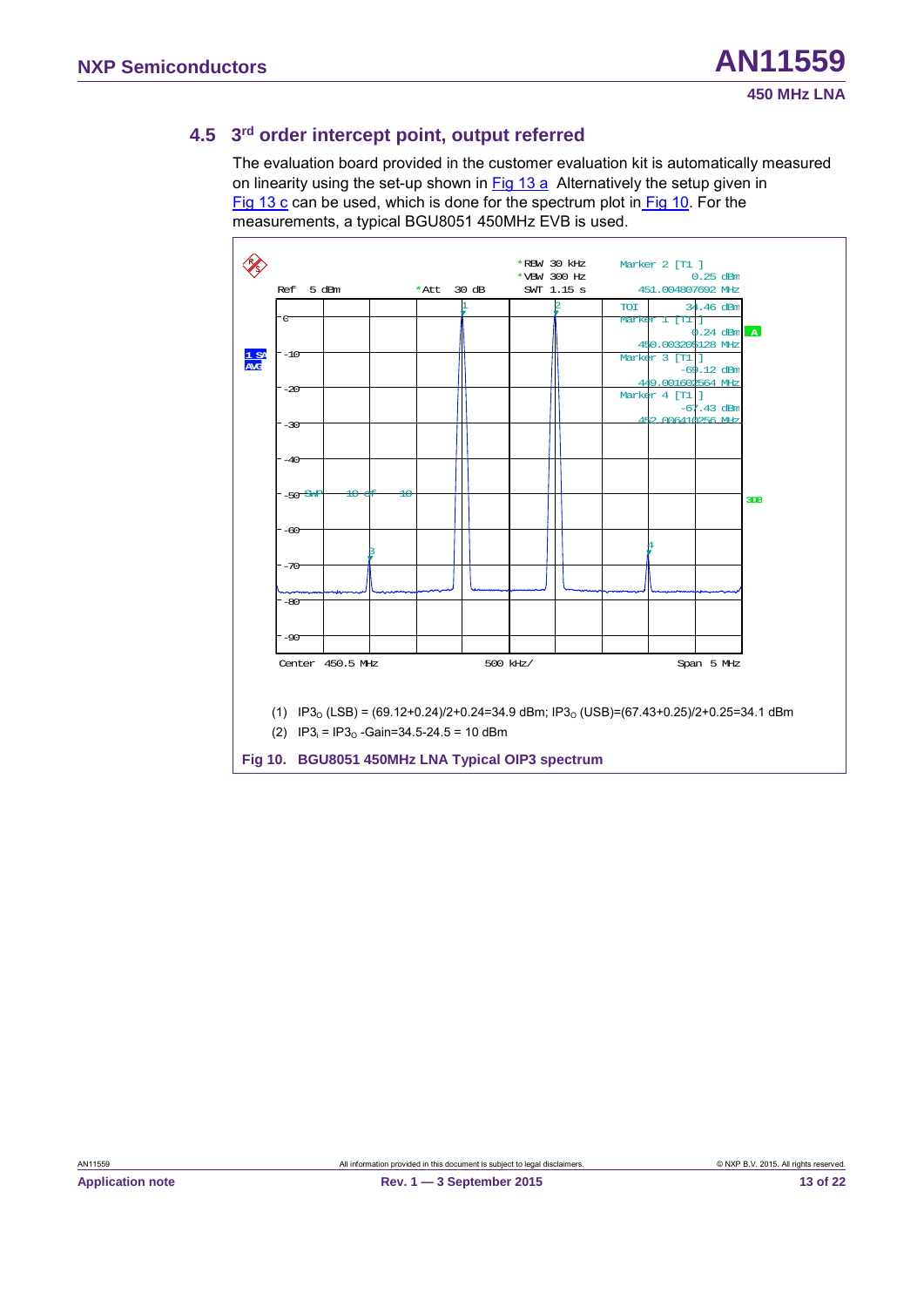# **450 MHz LNA**

#### <span id="page-13-2"></span>**4.6 Power on/off settling time.**

The power on/off settling time curves shown in [Fig 11](#page-13-0) and [Fig 12](#page-13-1) are being measured using the setup shown in [Fig 13d](#page-15-0) and described in paragraph [5.5](#page-16-0)



a. Ton 1.58 µs

b.  $T_{off}$  47 ns

Yellow curve SHDN control voltage Blue curve output of the detector diode

#### <span id="page-13-0"></span>**Fig 11. Power on/off settling time using the SHDN pin(6)**

<span id="page-13-1"></span>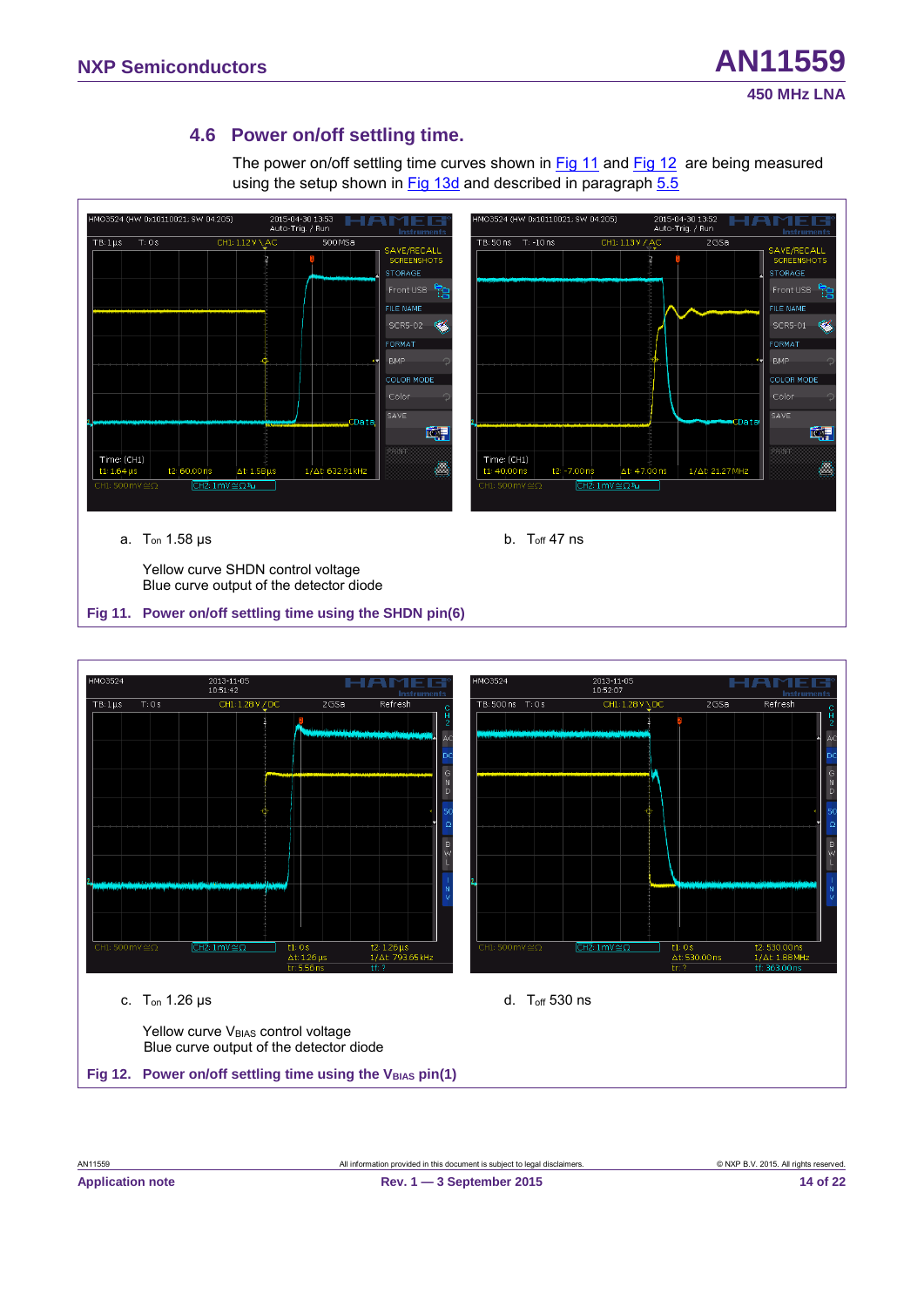<span id="page-14-0"></span>

| Table 3. Typical power on/off settling time |          |           |              |  |
|---------------------------------------------|----------|-----------|--------------|--|
| Measured on BGU8051 450MHz EVB              |          |           |              |  |
| <b>Control pin</b>                          | Power on | Power off | <b>Units</b> |  |
| <b>SHDN</b>                                 | 1.6      | 0.05      | us           |  |
| <b>V</b> BIAS                               | 1.3      | 0.53      | μs           |  |

#### <span id="page-14-1"></span>**5. Measurement methods and setups.**

#### <span id="page-14-2"></span>**5.1 Required Measurement Equipment**

In order to measure the evaluation board, the following is necessary:

- $\checkmark$  2 (channel) DC Power Supply up to 100 mA at 5 V, to set V $cc$  and eventual Vbias.
- $\checkmark$  Two RF signal generators capable of generating RF signals up to 2 GHz
- $\checkmark$  An RF spectrum analyzer that covers at least the operating frequencies and a few of the harmonics. Up to 6 GHz should be sufficient.
- $\checkmark$  A network analyzer for measuring gain, return loss and reverse isolation
- $\checkmark$  Noise figure analyser and noise source
- <span id="page-14-3"></span> $\checkmark$  Proper RF cables with male SMA connectors.

#### **5.2 Connection and setup**

The typical values shown in this report have been measured on the fully automated test setups shown in [Fig 13.](#page-15-0)

Please follow the steps below for a step-by-step guide to operate the LNA evaluation board and testing the device functions.

- 1. Connect the DC power supply to the  $V_{CC}$  and GND terminals. Set the power supply to 5 V.
- 2. Connect the RF signal generator and the spectrum analyzer to the RF input and the RF output of the evaluation board, respectively. Do not turn on the RF output of the signal generator yet, set it to approximately -30 dBm output power at the center frequency of the wanted frequency band and set the spectrum analyzer at the same center frequency and a reference level of 0 dBm.
- 3. Turn on the DC power supply and it should read approximately 48 mA.
- 4. Enable the RF output of the generator: The spectrum analyzer displays a tone around –5.4 dBm.
- 5. Instead of using a signal generator and spectrum analyzer one can also use a network analyzer in order to measure gain as well as in- and output return loss and P1dB (see [Fig 13a\)](#page-15-0)
- 6. For noise figure evaluation, either a noise figure analyzer or a spectrum analyzer with noise option can be used. The use of a 5 dB noise source, like the Agilent 364B, is recommended. When measuring the noise figure of the evaluation board, any kind of adaptors, cables etc. between the noise source and the evaluation board should be minimized, since this affects the noise figure (se[e Fig 13b](#page-15-0)).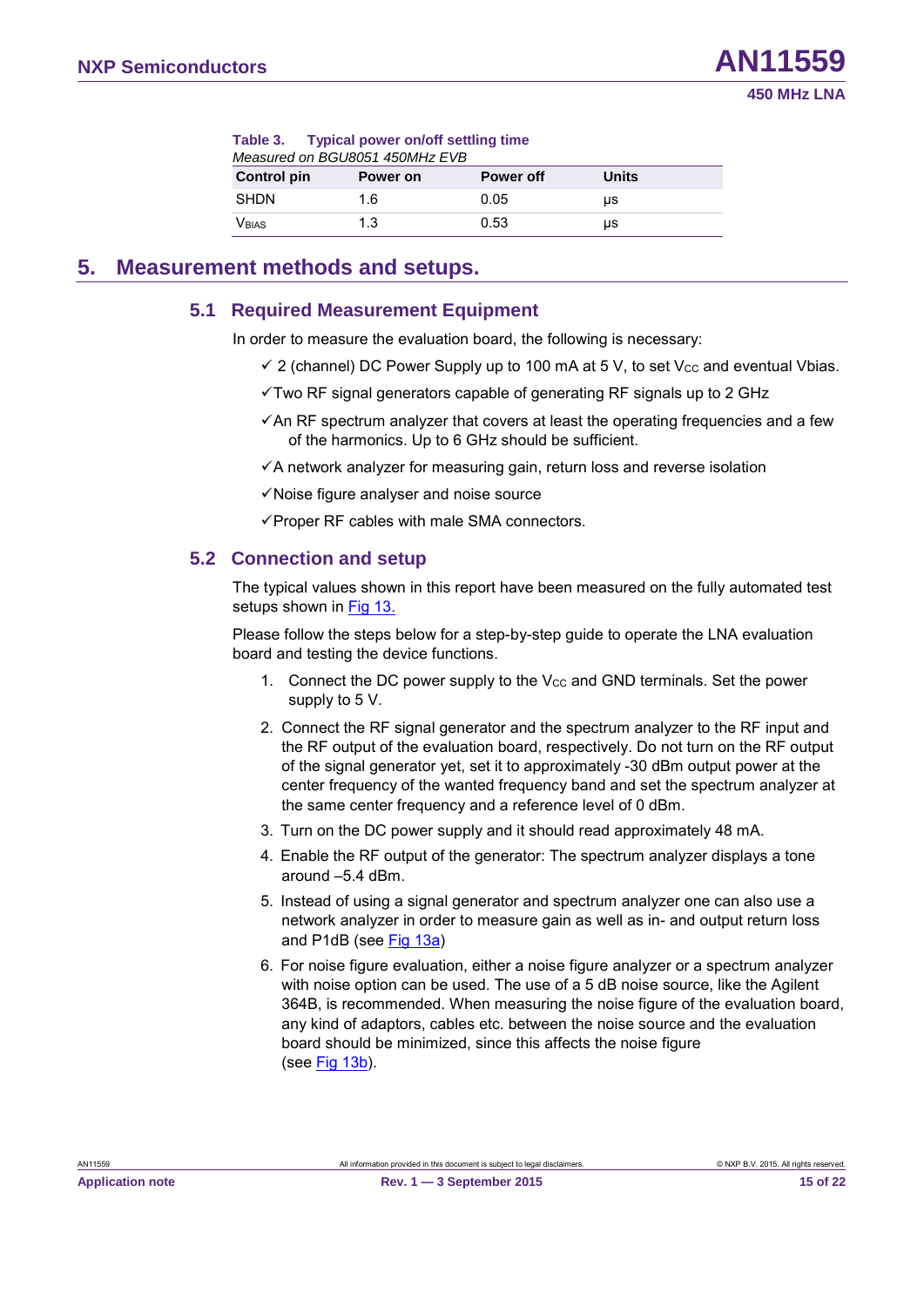#### **450 MHz LNA**

<span id="page-15-1"></span>

#### <span id="page-15-3"></span><span id="page-15-2"></span><span id="page-15-0"></span>**5.3 Noise figure measurement setup**

In  $Fig 13b$  the noise figure measurement set-up is shown, this is intended as a guide only, substitutions can be made. For sub 1 dB noise figure levels like the BGU8051 has it is recommended to perform the noise-measurements in a Faraday's cage or at least put the DUT in a shielded environment. This is recommended to avoid any interference of cellular frequencies that are in the same frequency range. A spectrum analyzer with noise option. A 5dB ENR noise source was used. To achieve the lowest possible setup noise figure an external pre amplifier is also recommended. The Noise figure value in [Fig 9](#page-11-0) is the value measured at the evaluation board SMA connectors. Correcting for the connector and PCB loss will end up in 0.05dB lower noise figure.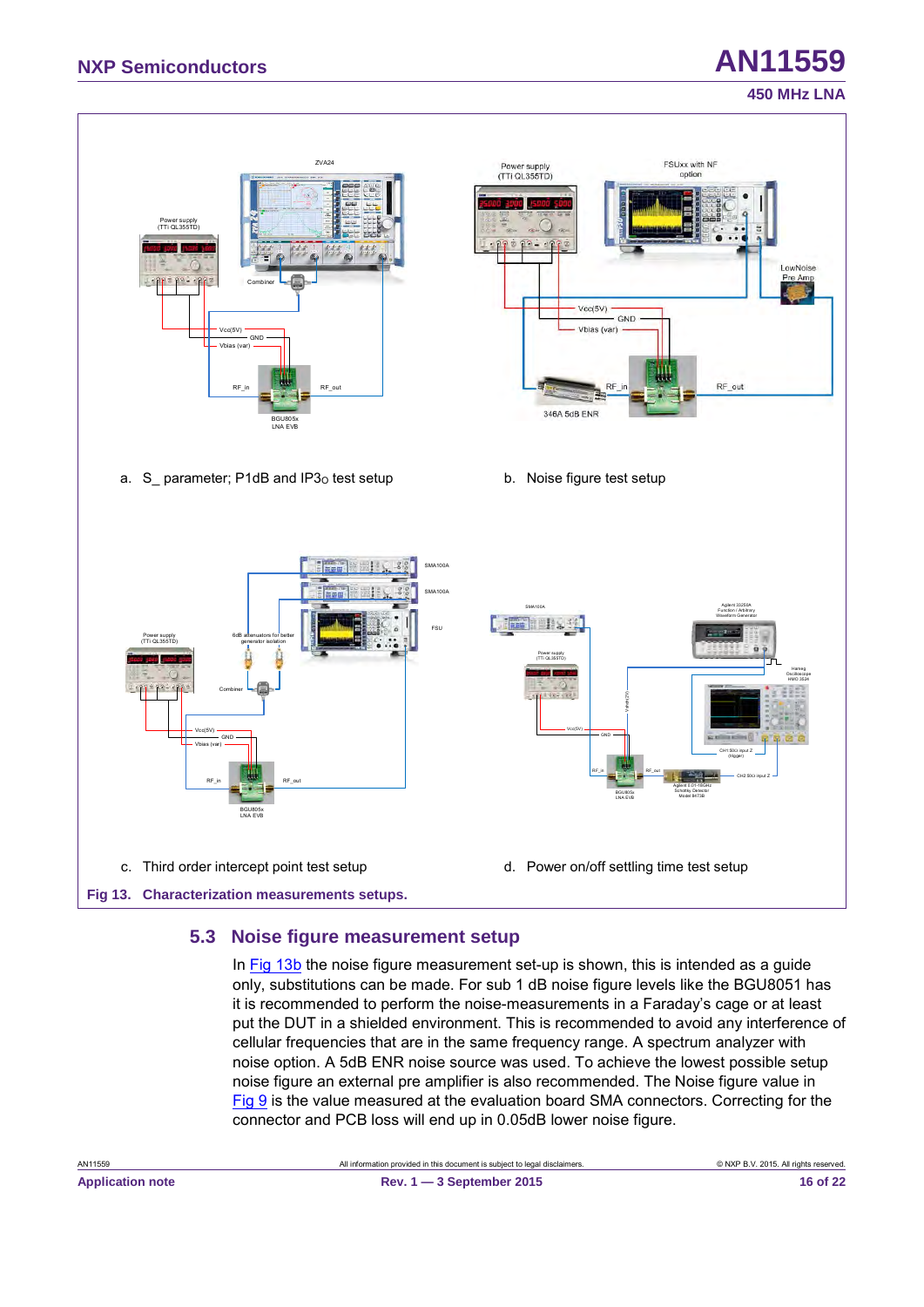#### <span id="page-16-1"></span>**5.4 Third order intercept**

The bias choke L1 on the application board is determined empirically in order to get the best OIP3 as well as keeping good output return loss. The low ohmic source impedance provided by the matching circuit L1 and C8 also improves the linearity. In [\[1\]](#page-17-0) the effect on linearity of SiGe BiCMOS BJTs and the advantage of using low source impedances at the low frequencies of the  $2<sup>nd</sup>$  order mixing terms is described. When measuring the high OIP3 values it is essential check the capabilities of the used measurement equipment. Be aware that the measurement set-up itself is not generating dominating IM3 levels. Advised is to do a THRU measurement without a DUT first.

#### <span id="page-16-0"></span>**5.5 Power on/off settling time**

When using the BGU8051 in TDD applications power on/off switching can be controlled via both the SHDN pin as well as the  $V_{bias}$  pin. It is preferred to use the SHDN pin. Both pins require less than 1 mA driving current which means they are CMOS compatible. This enables LNA switching directly via a micro controller.

The setup used to measure the power on/off settling time is shown in [Fig 13d.](#page-15-0) This can be used as a guidance to determine the power on/off settling time. The waveform generator is used to provide the control voltage on either the SHDN pin  $(6)$  or the V<sub>BIAS</sub> pin (1).

Set the waveform generator Agilent 33250 to square mode and the output amplitude to required voltage for the used control pin, with 50  $\Omega$  output impedance. Set the RF signal generator output level to -25 dBm at 450 MHz and increase its level until the peak detector output level is about 5 mV on 1 mV/division, the signal generator RF output level is approximately -20 dBm.

A peak detector is needed to detect the high frequency AC signal at the output of the DUT, representing it as a DC voltage equal to the peak level of the applied AC signal.

It is very important to keep the cables as short as possible at input and output of the LNA so the propagation delay difference on cables between the two channels is minimized. It is also critical to set the oscilloscope input impedance to 50  $\Omega$  on channel 2 so the diode detector can discharge quickly to avoid a false result on the Turn OFF time testing.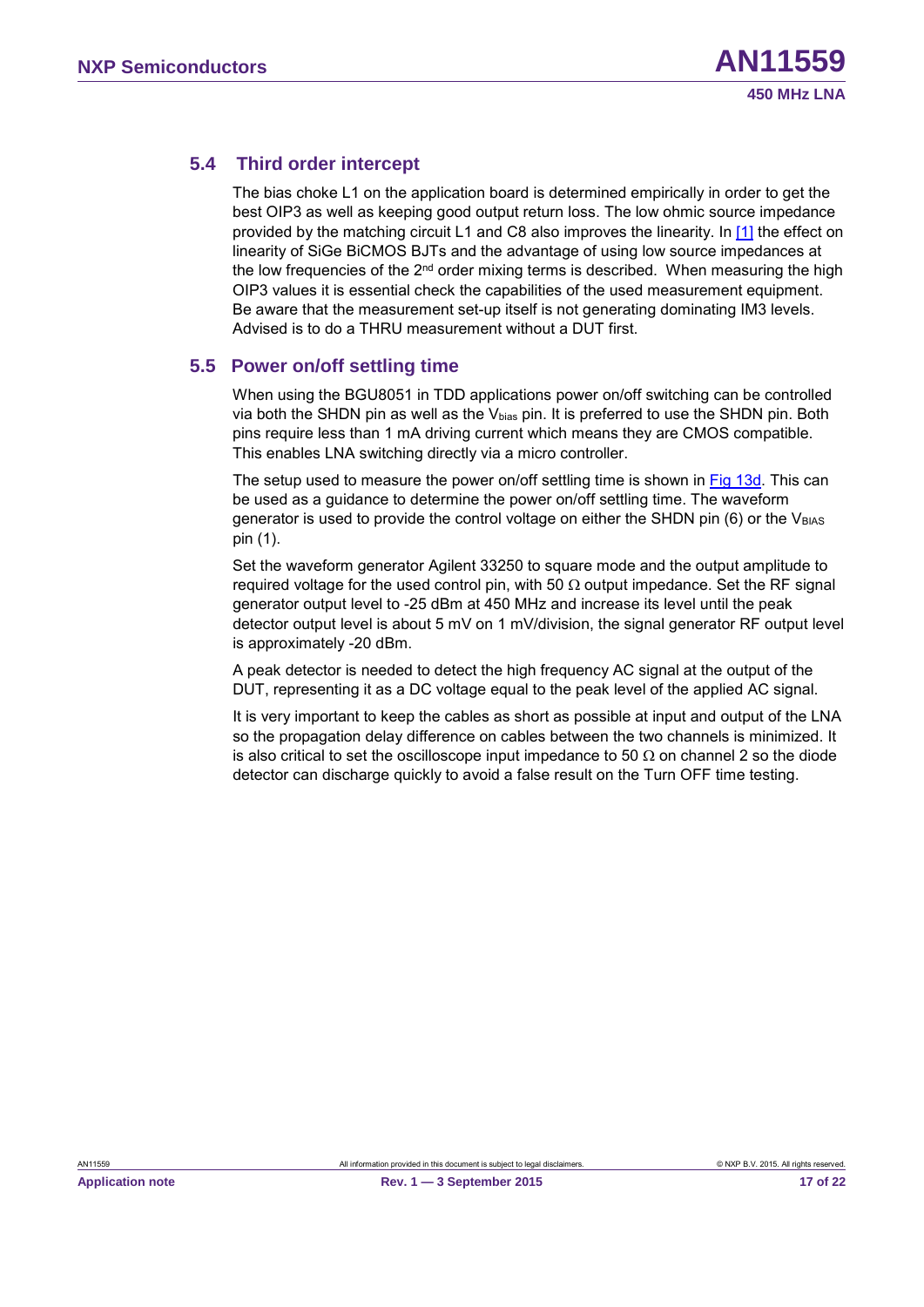#### <span id="page-17-2"></span>**6. References**

<span id="page-17-0"></span>[1] Vladimir Aparin, Lawrence E. Larson, "Linearization of monolithic LNAs Using Low-Frequency Low-Impedance Input Termination". IEEE 0-7 803-8 108-4/03 ©2003

#### <span id="page-17-3"></span>**7. Customer Evaluation Kit**

In the customer evaluation kit you will find;

- One 450 MHZ BGU8051 EVB
- 10 loose BGU8051 samples.

<span id="page-17-1"></span>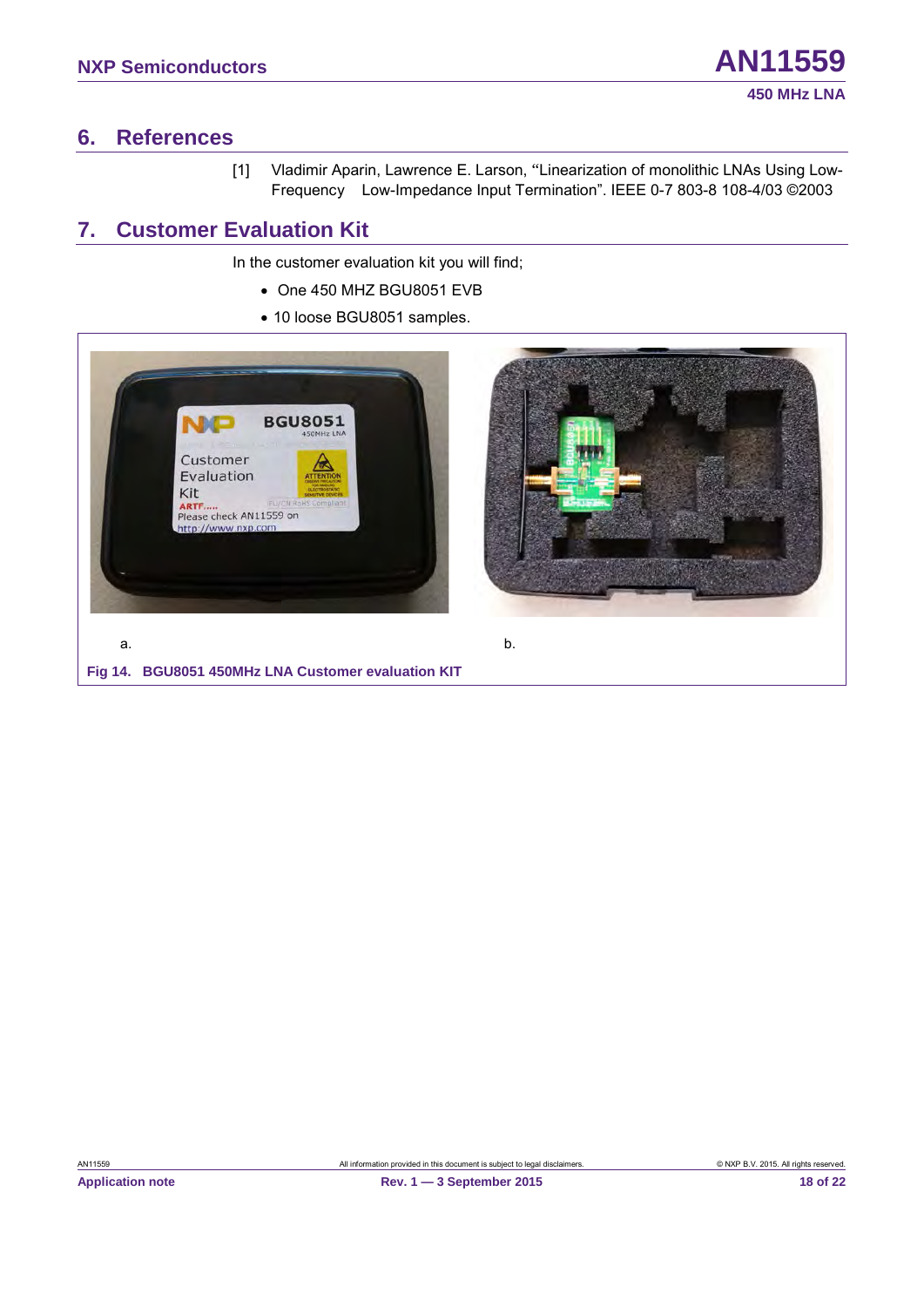#### <span id="page-18-0"></span>**8. Legal information**

#### <span id="page-18-1"></span>**8.1 Definitions**

**Draft —** The document is a draft version only. The content is still under internal review and subject to formal approval, which may result in modifications or additions. NXP Semiconductors does not give any representations or warranties as to the accuracy or completeness of information included herein and shall have no liability for the consequences of use of such information.

#### <span id="page-18-2"></span>**8.2 Disclaimers**

**Limited warranty and liability —** Information in this document is believed to be accurate and reliable. However, NXP Semiconductors does not give any representations or warranties, expressed or implied, as to the accuracy or completeness of such information and shall have no liability for the consequences of use of such information.

In no event shall NXP Semiconductors be liable for any indirect, incidental, punitive, special or consequential damages (including - without limitation lost profits, lost savings, business interruption, costs related to the removal or replacement of any products or rework charges) whether or not such damages are based on tort (including negligence), warranty, breach of contract or any other legal theory.

Notwithstanding any damages that customer might incur for any reason whatsoever, NXP Semiconductors' aggregate and cumulative liability towards customer for the products described herein shall be limited in accordance with the Terms and conditions of commercial sale of NXP **Semiconductors** 

**Right to make changes —** NXP Semiconductors reserves the right to make changes to information published in this document, including without limitation specifications and product descriptions, at any time and without notice. This document supersedes and replaces all information supplied prior to the publication hereof.

**Suitability for use —** NXP Semiconductors products are not designed, authorized or warranted to be suitable for use in life support, life-critical or safety-critical systems or equipment, nor in applications where failure or malfunction of an NXP Semiconductors product can reasonably be expected

to result in personal injury, death or severe property or environmental damage. NXP Semiconductors accepts no liability for inclusion and/or use of NXP Semiconductors products in such equipment or applications and therefore such inclusion and/or use is at the customer's own risk.

**Applications —** Applications that are described herein for any of these products are for illustrative purposes only. NXP Semiconductors makes no representation or warranty that such applications will be suitable for the specified use without further testing or modification.

Customers are responsible for the design and operation of their applications and products using NXP Semiconductors products, and NXP Semiconductors accepts no liability for any assistance with applications or

customer product design. It is customer's sole responsibility to determine whether the NXP Semiconductors product is suitable and fit for the customer's applications and products planned, as well as for the planned application and use of customer's third party customer(s). Customers should provide appropriate design and operating safeguards to minimize the risks associated with their applications and products.

NXP Semiconductors does not accept any liability related to any default, damage, costs or problem which is based on any weakness or default in the customer's applications or products, or the application or use by customer's third party customer(s). Customer is responsible for doing all necessary testing for the customer's applications and products using NXP Semiconductors products in order to avoid a default of the applications and the products or of the application or use by customer's third party customer(s). NXP does not accept any liability in this respect.

**Export control —** This document as well as the item(s) described herein may be subject to export control regulations. Export might require a prior authorization from competent authorities.

#### <span id="page-18-3"></span>**8.3 Trademarks**

Notice: All referenced brands, product names, service names and trademarks are property of their respective owners.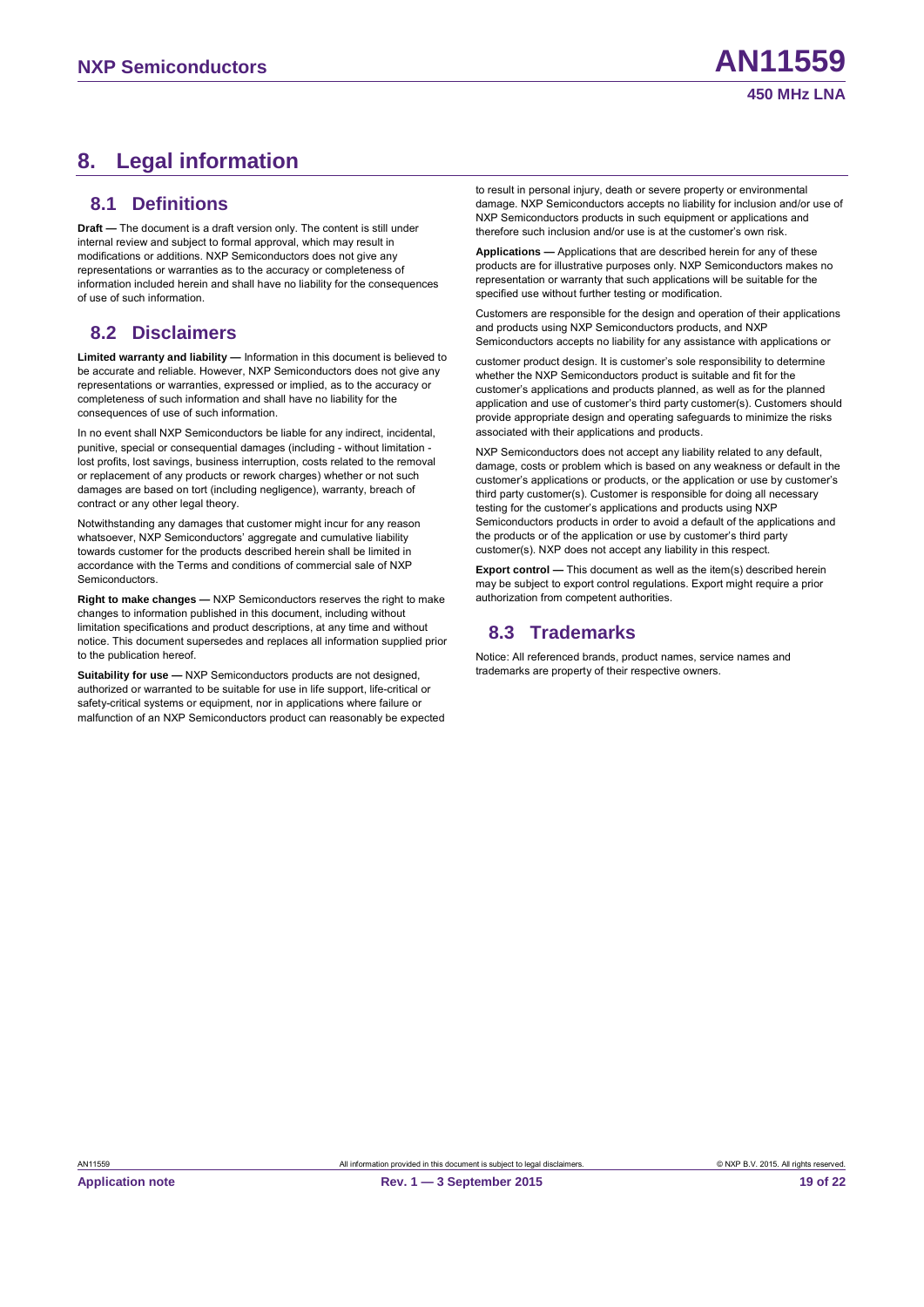## <span id="page-19-0"></span>**9. List of figures**

| Fig 1.  | BGU8051 Evaluation board 3                        |
|---------|---------------------------------------------------|
| Fig 2.  |                                                   |
| Fig 3.  | BGU8051 450 MHz application circuit diagram. 5    |
| Fig 4.  | Relation of Icc with RBIAS and Vb of the BGU8051  |
| Fig 5.  | BGU8051 450MHz evaluation board component         |
| Fig 6.  | PCB stack and footprint information 8             |
| Fig 7.  | BGU8051 450 MHz LNA narrow band S-                |
| Fig 8.  | BGU8051 450MHz LNA 1dB gain compression           |
| Fig 9.  | BGU8051 450MHz LNA typical noise figure           |
| Fig 10. | BGU8051 450MHz LNA Typical OIP3 spectrum          |
| Fig 11. | Power on/off settling time using the SHDN pin(6)  |
| Fig 12. | Power on/off settling time using the VBIAS pin(1) |
| Fig 13. | Characterization measurements setups16            |
| Fig 14. | BGU8051 450MHz LNA Customer evaluation            |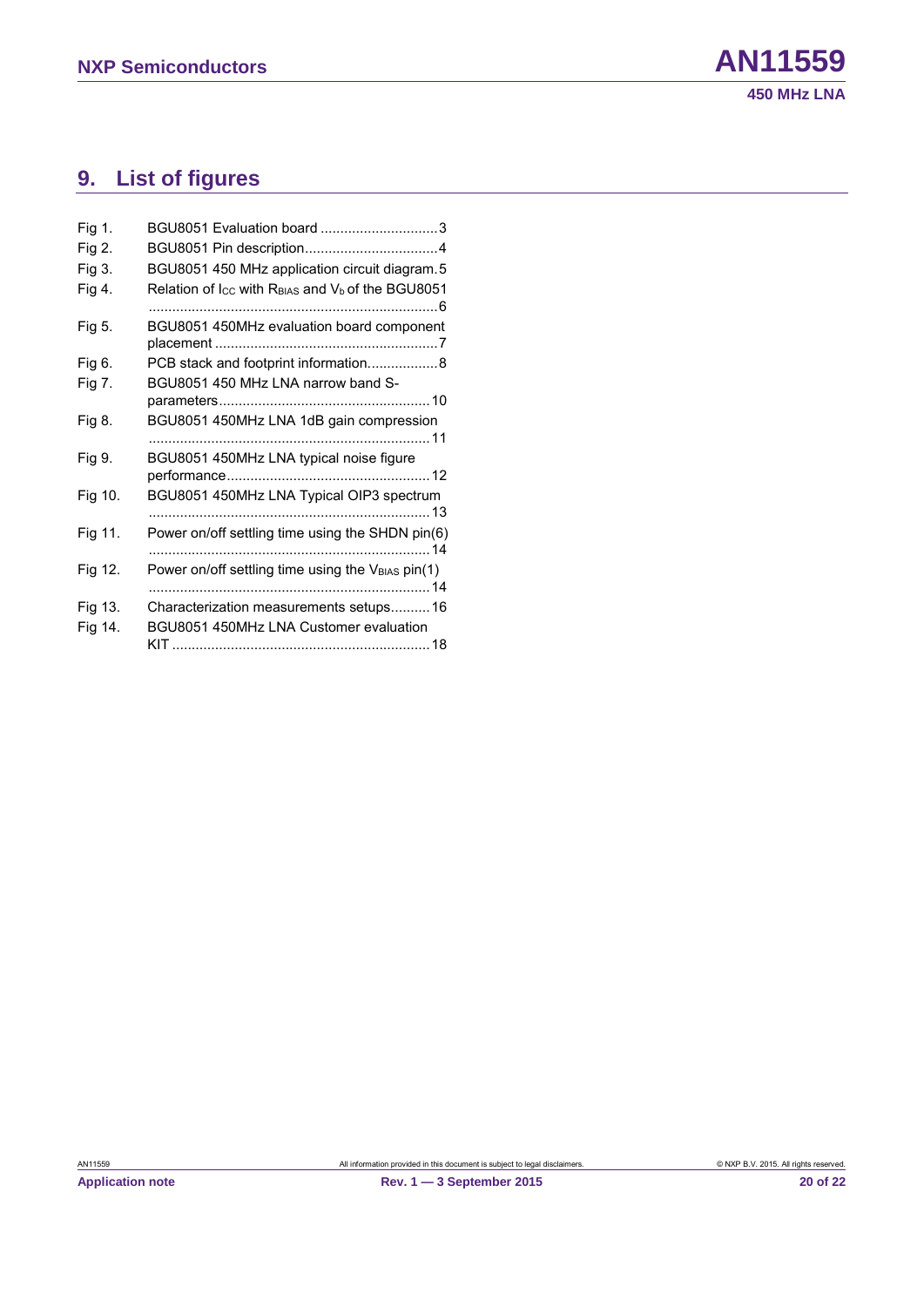### <span id="page-20-0"></span>**10. List of tables**